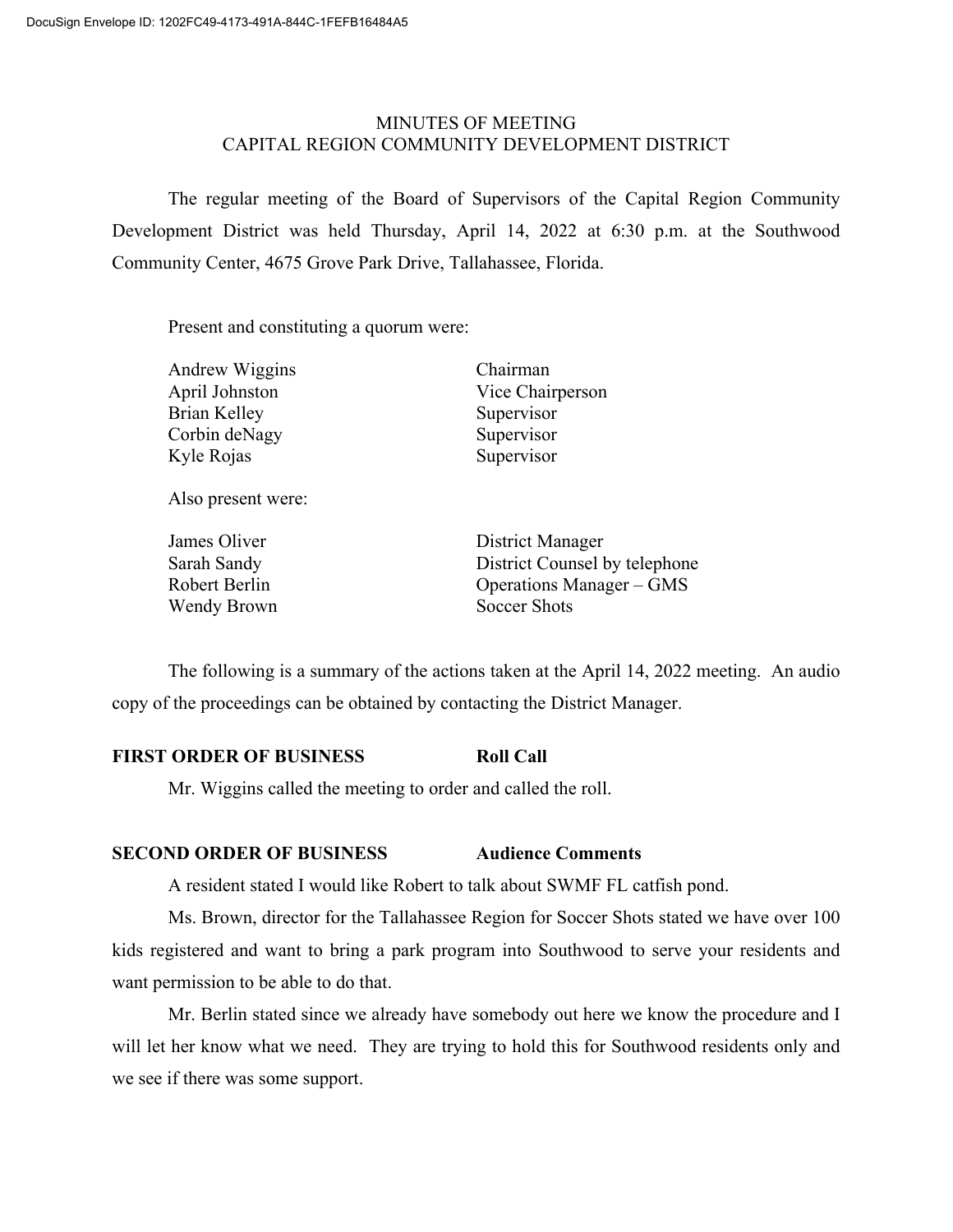On MOTION by Ms. Johnston seconded by Mr. Kelley with all in favor the soccer shots program was approved and Mr. Berlin was directed to work with Ms. Brown on implementation of the program.

A resident asked if a government entity has the authority to do something but chooses not to do it, is the entity liable or negligent?

Ms. Sandy stated public comment period is for the board to receive comments from the public but it is not a question and answer discussion. The board can receive your comments at this time and address it at a later time if they choose to do so, however they are not required to answer questions at this time.

A resident stated the next question is about Chapter 190.012, Florida Statutes give the district authorization to do improvements related to roads and improvements to existing public roads. The question is working on parking in Unit 17 is it within the rules?

#### **THIRD ORDER OF BUSINESS Approval of Consent Agenda**

- **A. Approval of the Minutes of the February 10, 2022 Meeting**
- **B. Balance Sheet as of February 28, 2022 and Statement of Revenues & Expenditures for the Period Ending February 28, 2022**
- **C. Allocation of Assessments**
- **D. Check Register**

On MOTION by Mr. deNagy seconded by Mr. Kelley with all in favor the consent agenda items were approved.

## **FOURTH ORDER OF BUSINESS Consideration of Agreement with Leon County Tax Collector**

On MOTION by Mr. Kelley seconded by Mr. deNagy with all in favor the agreement with the Leon County Tax Collector was approved.

**FIFTH ORDER OF BUSINESS Consideration of Renewal of Property Access Agreement with Gate Petroleum Company**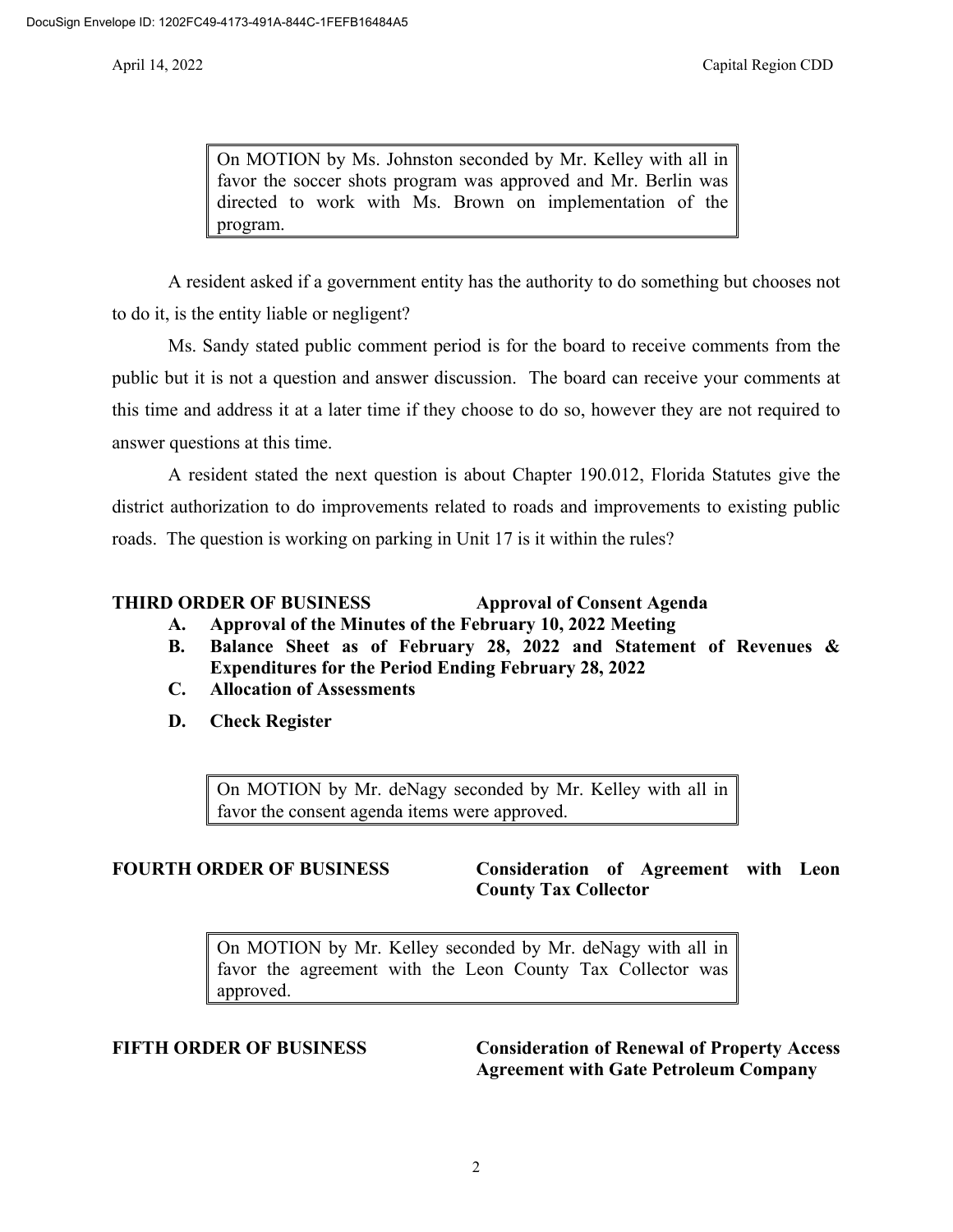On MOTION by Mr. Kelley seconded by Ms. Johnston with all in favor the property access agreement with Gate Petroleum Company was renewed for one-year effective May 15, 2022 subject to revising the groundwater monitoring well numbers to DW-7 and MW-12.

## **SIXTH ORDER OF BUSINESS Discussion of Fiscal Year 2023 Budget Process**

Mr. Oliver stated we are required to approve a proposed budget by June  $15<sup>th</sup>$  of each year then we set a public hearing no sooner than 60-days after that and we propose that we have our public hearing for adoption of the budget on August 11, 2022. We will bring a preliminary budget to your May meeting so we can have a discussion about the budget and refine it based on your comments then bring a more solid proposed budget to your June meeting. You can refine that budget over the summer and present the budget at your August  $11<sup>th</sup>$  meeting. Because of inflation and other pressures in the economy right now we are seeing increases in the contracts with landscape maintenance companies. You do have a contract right now with All Pro and there is a marginal increase that was negotiated in years past, however I don't know what they may determine. Also, Robert will work with it to determine what additional parcels may be coming on. The other driving factor for any increase in budget will be your capital reserve contribution. You are still using carry forward surplus to subsidize your budget and I think you want to stay on track to continue to reduce that subsidy so that at some point you are not having to eat into rainy day fund.

# **SEVENTH ORDER OF BUSINESS Staff Reports**

# **A. Attorney**

On MOTION by Mr. Rojas seconded by Ms. Johnston with all in favor district counsel was authorized to move forward with research on the Amendment 12 lobby ban as it relates to the Chairman.

## **B. Dantin Consulting**

There being none, the next item followed.

## **C. Property Management Report**